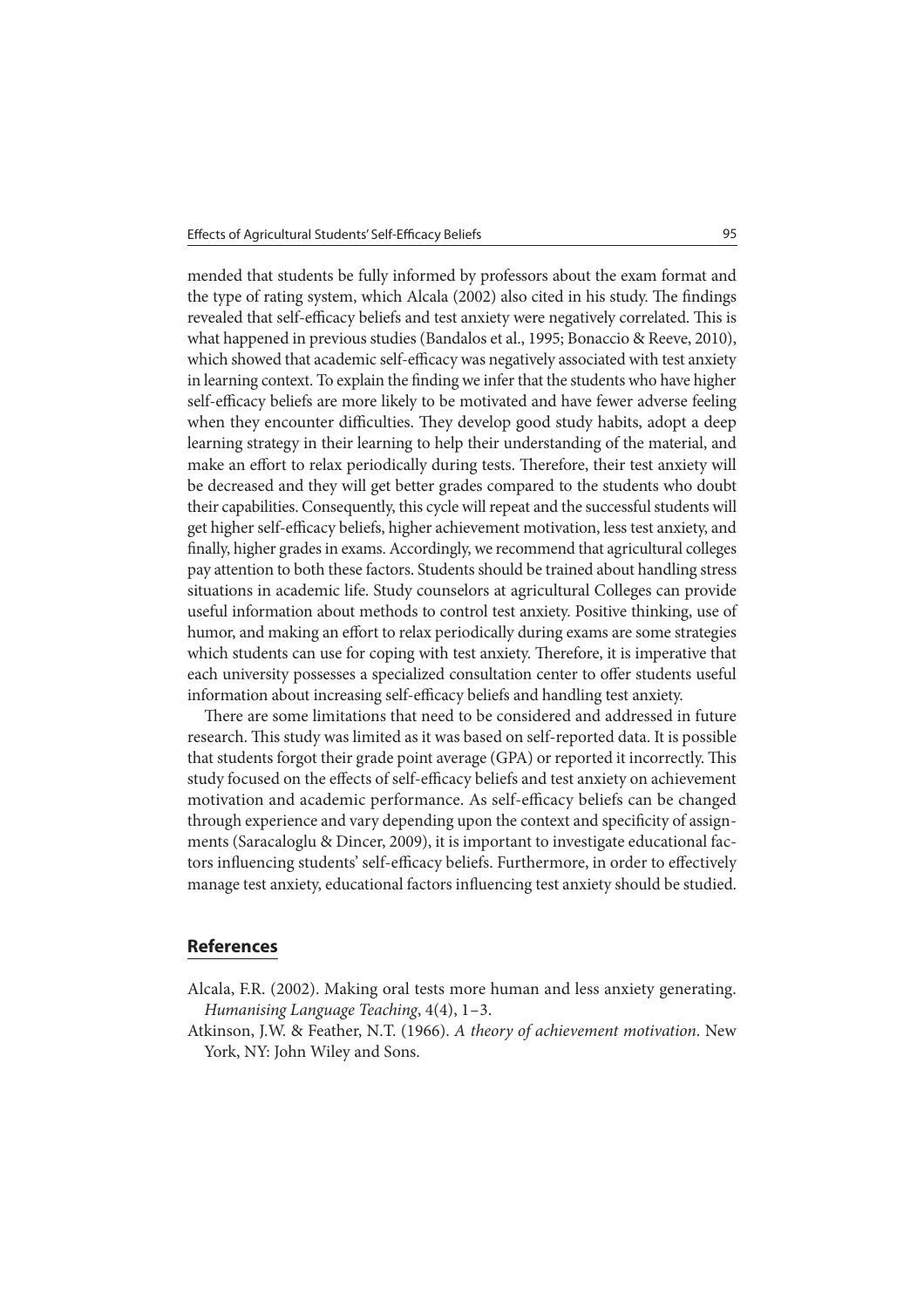- Atkinson, J.W. (1966). Motivational determinants of risk-taking behavior. In J.W. Atkinson (Ed.), Motives in fantasy, action, and society (4<sup>th</sup> ed., pp. 322-339). Princeton, NJ: Van Nostrand.
- Bandalos, D.L., Yates, K., & ThorndikeChrist, T. (1995). Effects of math selfconcept, perceived self-efficacy, and attributions for failure and success on test anxiety. Journal of Educational Psychology, 87(4), 611-623, DOI: 10.1037/0022 – 0663.87.4.611.
- Bandura, A. (1988). Self-efficacy conception of anxiety. Anxiety, Stress, and Coping, 1, 77 – 98, DOI: 10.1080/10615808808248222.
- Bandura, A. (1993). Perceived self-efficacy in cognitive development and functioning. Educational Psychologist, 28(2): 117 – 149. DOI: 10.1207/s15326985ep2802\_3.
- Bandura, A. (1997). Self-efficacy: The exercise of control. New York: W.H. Freeman. Barkley, A.P. & Forst, J.J. (2004). The determinants of first-year academic performance in the College of Agriculture at Kansas State University, 1990–1999. Journal of Agricultural and Applied Economics, 36(2), 437 – 448.
- Bonaccio, S., & Reeve, C.L. (2010). The nature and relative importance of students' perceptions of the sources of test anxiety. Learning and Individual Differences, 20(6), 617 – 625. DOI: 10.1016/j.lindif.2010.09.007.
- Bong, M. & Skaalvik, E.M. (2003). Academic self-concept and self-efficacy: How different are they really? Educational Psychology Review,  $15(1)$ ,  $1-40$ .
- Bong, M. (2001). Role of self-efficacy and task-value in predicting college students' course performance and future enrollment intentions. Contemporary Educational Psychology, 26(4), 553 – 570.
- Burns, D.J. (2004). Anxiety at the time of the final exam: Relationships with expectations and performance. Journal of Education for Business, 80, 119 – 124.
- Collins, C.J., Hanges, P.J. & Locke, E.A. (2004). The relationship of achievement motivation to entrepreneurial behavior: A meta-analysis. Human Performance, 17, 95 – 117.
- Connors, J.J., Swan, B., & Brousseau, J.A. (2004). Lithuanian agriculture teachers' perceptions on agricultural production, economics, environment, and social responsibility Issues. In: Proceedings of the 20<sup>th</sup> Annual Conference of AIAEE, 24 – 27 May 2004, Dublin, Ireland.
- Dusek, J. (1980). The development of test anxiety in children. In I. Sarason, Test anxiety: Theory, research, and applications (pp. 87-110). Hillsdale, NJ: Lawrence Erlbaum Associates Publishers.
- Eysenck, M.W. & Calvo, M.G. (1992). Anxiety and performance: The processing efficiency theory. Cognition and Emotion, 6, 409-434.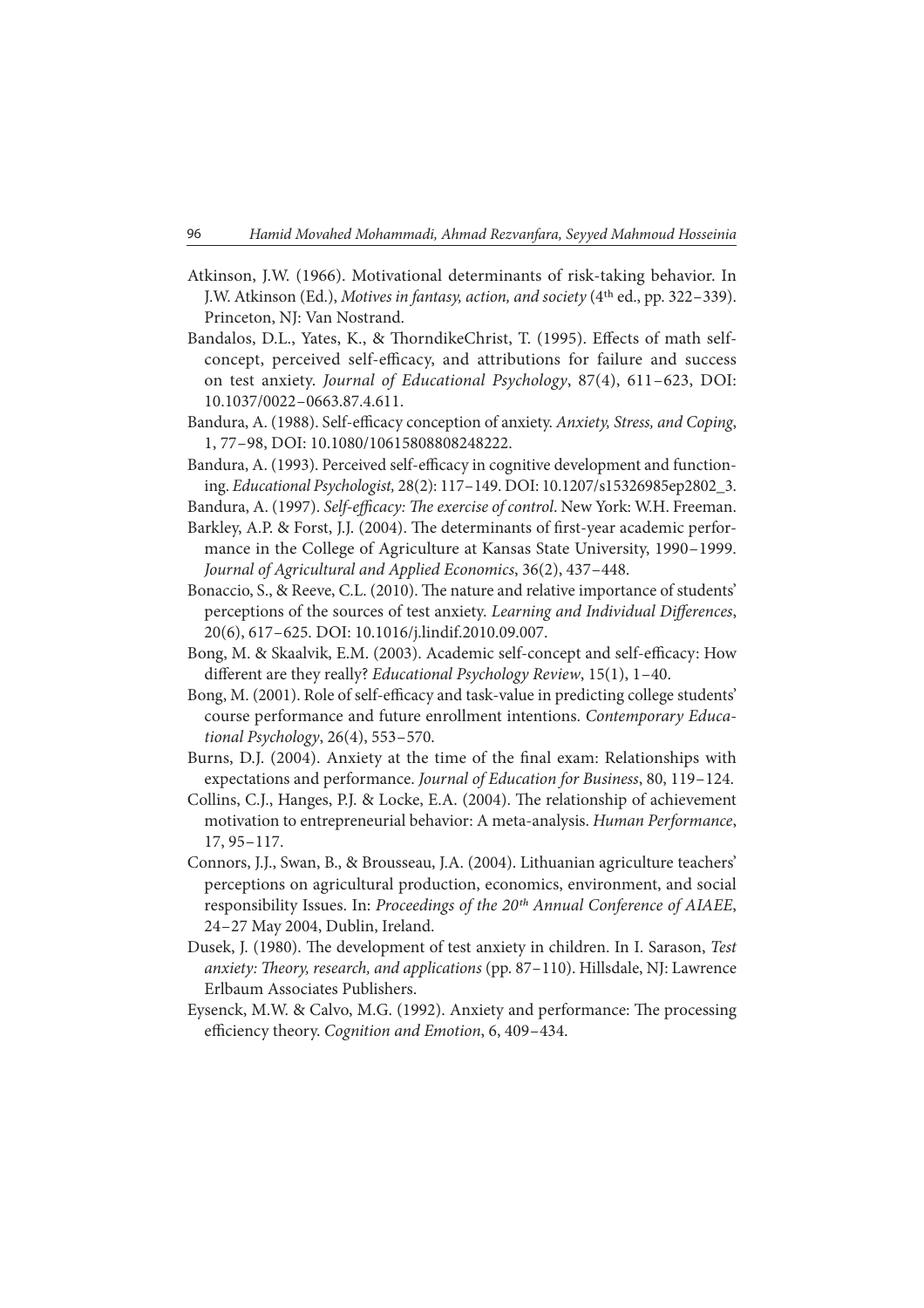- Fu, J. (2011). The relationships among self-efficacy, achievement motivation, and work values for regular four-year university students and community college students in China. Unpublished doctoral dissertation, University of Illinois, Urbana-Champaign.
- Hall Brown, T.S., Turner, S.M. & Beidel, D.C. (2005). Is test anxiety a form of specific social phobia? Anxiety Disorders Association of American Annual Convention, Seattle, WA, March.
- Hancock, D.R. (2001). Effect of test anxiety and evaluative threats on students' achievement and motivation. The Journal of Educational Research, 94(5), 284 – 290.
- Hernandez, R. (2010). A short form of the subjective well-being scale for Filipinos. Educational Measurement and Evaluation Review, 1, 105 – 115.
- Hong, E. & Karstensson, L. (2002). Antecedents of state test anxiety. Contemporary Educational Psychology, 27(2), 348 – 367.
- Hunt, R.C. (2000). Labor productivity and agricultural development: Boserup revisited. Human Ecology, 28(2), 251 – 277.
- Krueger, A. & Lindahl, M. (2001). Education for growth: why and for whom? Journal of Economic Literature, 39, 1101 – 1136.
- Mandel, H.P., & Marcus, S.I. (1988). The psychology of under achievement: Differential diagnosis and differential treatment. In I.B. Wiley (Series Ed.), Wiley series on personality processes. New York: John Wiley & Sons.
- Mulvenon, S.W. (2005). Test anxiety: A multifaceted study on the perception of teachers, principals, counselors, students, and parents. International Journal of Testing, 5(1), 37-61. DOI: 10.1207/s15327574ijt0501\_4.
- Netemeyer, R.G., Bearden, W.O. & Sharma, S. (2003). Scaling procedures: Issues and applications. Thousand Oaks, CA: Sage Publications, Inc.
- Nie, Y., Lau, S. & Liau, A.K. (2011). Role of academic self-efficacy in moderating the relation between task importance and test anxiety. Learning and Individual Differences, 21, 736-741. DOI: 10.1016/j.lindif.2011.09.005.
- Okutsu, M., Tomosue, T., Kataoka T., & Sawada, J. (2004). Agriculture and employed labour force: the current situation and future direction summary. The Japan Institute for Labour Policy and Training Research Report, No. 1-2.
- Olatoye, R.A. (2009). Students' test anxiety, motivation for examinations and science achievement in junior secondary schools in Ogun State, Nigeria. International Journal of Psychology and Counselling, 1(10), 194 – 198.
- Peleg, O. & Klingman, A. (2002). Family environment, discrepancies between perceived actual and desirable environment and children's test and trait